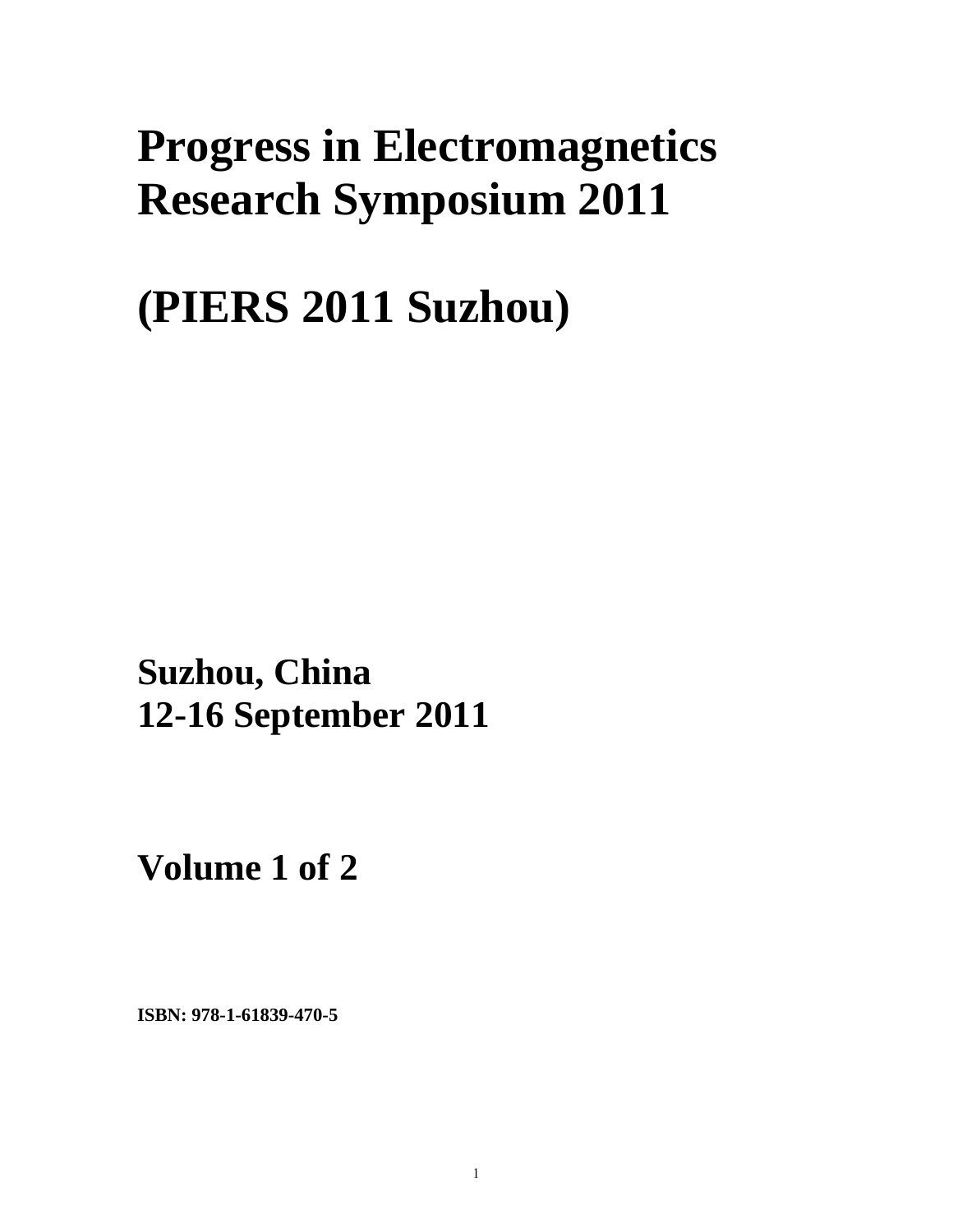**Printed from e-media with permission by:** 

Curran Associates, Inc. 57 Morehouse Lane Red Hook, NY 12571



**Some format issues inherent in the e-media version may also appear in this print version.** 

Copyright© (2011) by the Electromagnetics Academy All rights reserved.

Printed by Curran Associates, Inc. (2012)

For permission requests, please contact the Electromagnetics Academy at the address below.

Electromagnetics Academy 777 Concord Avenue, Suite 207 Cambridge, MA 02138

Phone: (617) 258-8766 Fax: (617) 258-8766

tpc@piers.org

#### **Additional copies of this publication are available from:**

Curran Associates, Inc. 57 Morehouse Lane Red Hook, NY 12571 USA Phone: 845-758-0400 Fax: 845-758-2634 Email: curran@proceedings.com Web: www.proceedings.com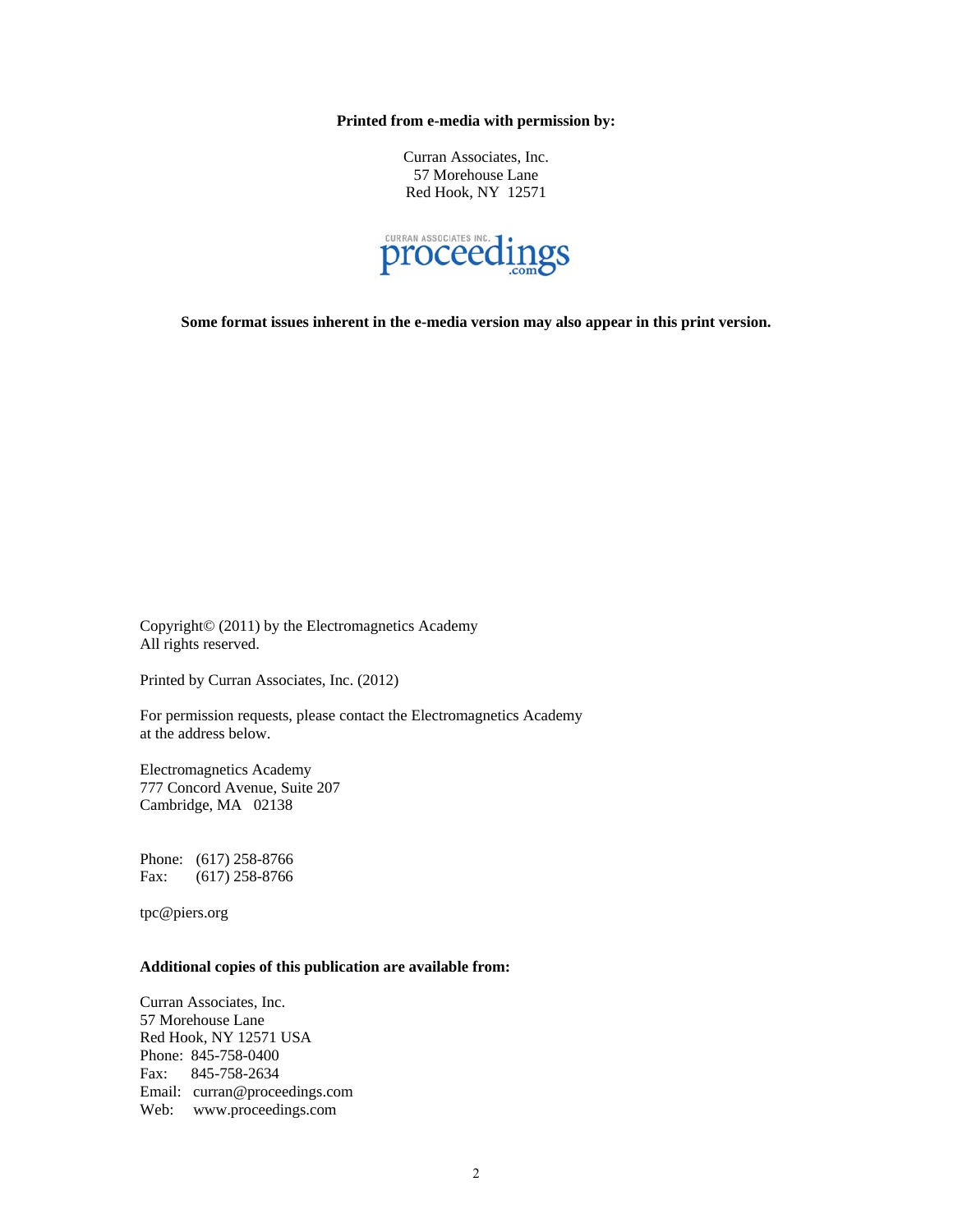## Contents

| Gaussian Wave Propagation in Alternating Positive and Negative Coupling Waveguide Arrays  10                      |    |
|-------------------------------------------------------------------------------------------------------------------|----|
| Surface and Non-surface Gap Solitons at the Junction of Two Periodic Lattices with Phase Mismatch 14              |    |
| A New Practicable GLLH EM Invisible Cloak without Exceeding Light Speed Wave                                      | 18 |
| The Momentum of Photon May Explain the Measurement's Paradox in the Subatomic World  27                           |    |
| Ship Detection by Synthetic Aperture Radar with Ground-based Maritime Radar with AIS  31                          |    |
| On the SAR Image Classification by Rotation of the Covarience Matrix in the Four-component Scattering             | 35 |
| Detection and Evaluation of Building Damages in Earthquake from VHR Optical and SAR Images Using                  | 40 |
|                                                                                                                   |    |
|                                                                                                                   |    |
| Investigation of the Electrical Properties of BCN-codoped TiO <sub>2</sub> Thin Film Using Impedance Spectroscopy |    |
| Method of Measuring the Range from the UWB Borehole Logging Tool to the Oil-water Contact  55                     |    |
| UWB Borehole Logging Tool to Explore the Electrical and Structural Properties of Near-wellbore Fluid-             |    |
|                                                                                                                   |    |
|                                                                                                                   |    |
|                                                                                                                   |    |
|                                                                                                                   |    |
|                                                                                                                   |    |
|                                                                                                                   |    |
|                                                                                                                   |    |
|                                                                                                                   |    |
|                                                                                                                   |    |
|                                                                                                                   |    |
| Fusion of the T1, T2 Weighted and Perfusion Weighted Images for Peritumoral Region Evaluation  103                |    |
| Thermal Properties of Light-controllable Photonic Liquid Crystal Fibers 106                                       |    |
| Design Approach of Liquid-filled Dispersion-flattened Photonic Crystal Fibers  110                                |    |
| The Use of Magnetic Spectroscopy in the Investigation of the Magnetic Viscosity of Nanoparticles at               |    |
| Concealing an Electromagnetic Sensing System Using Three Kinds of Isotropic Homogeneous Single-                   |    |
| Results of the SMOS Data Validation over a Steppe and Forest Area in Siberia  121                                 |    |
|                                                                                                                   |    |
|                                                                                                                   |    |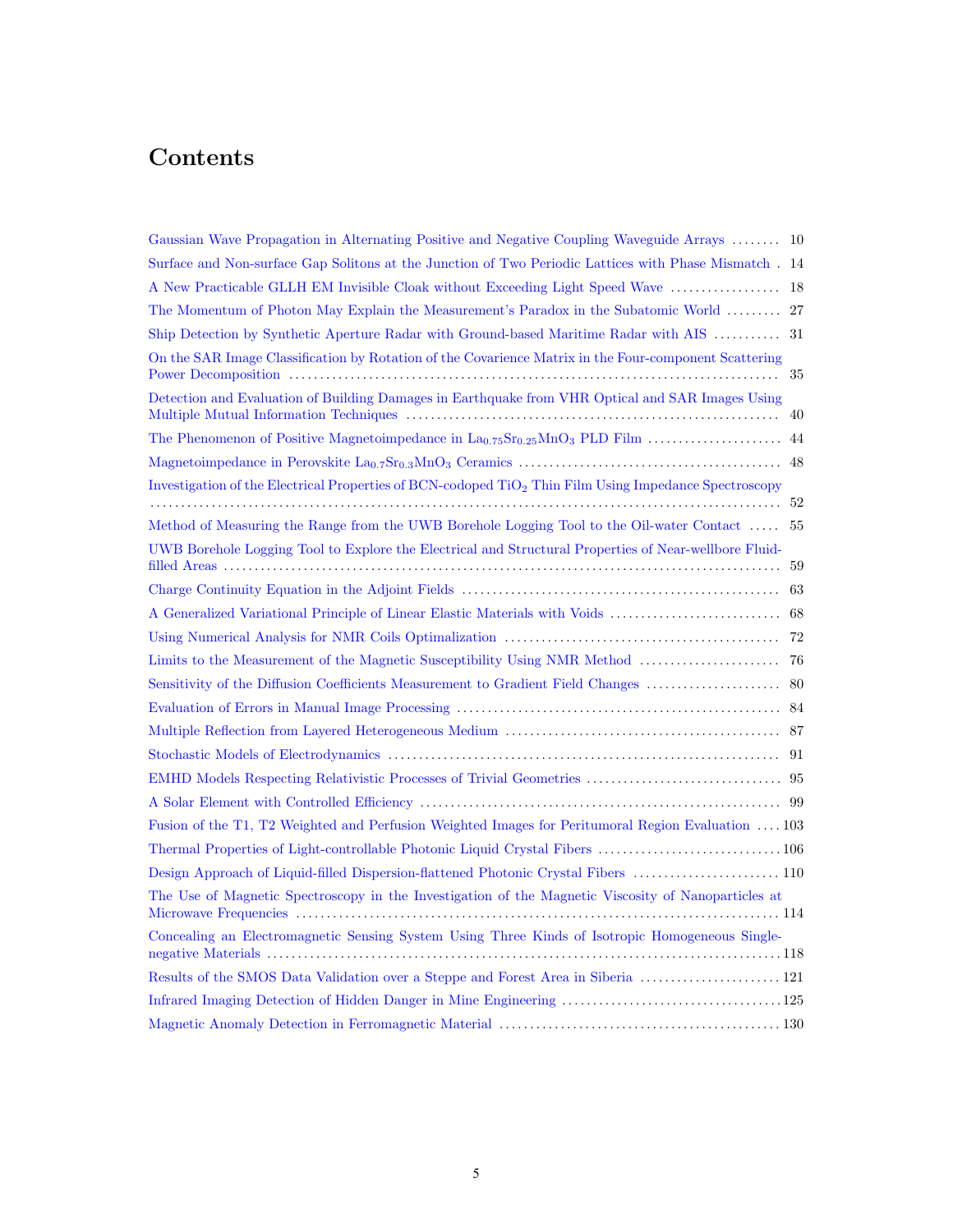#### PIERS Proceedings, Suzhou, China, September 12–16, 2011

| A New Analytical Method for Calculation of Eddy Current Distribution and Its Application to a System          |
|---------------------------------------------------------------------------------------------------------------|
| High Performance 2D and 3D Approaches for Adjoint Variable Method Suitable for Inverse Problems . 140         |
| Reconstruction of Target Properties for Different Distributions Using Transient Adjoint Technique  146        |
| A Novel Imaging Method for Inverse Scattering Problem Using Stepped-frequency Waveforms  151                  |
|                                                                                                               |
| Algorithm Improvement for Real Time ILIDS Analysis in Airborne Research 160                                   |
| An Improved Inverse Scattering Transform for DNLS <sup>+</sup> Equation under Nonvanishing Boundary Condition |
|                                                                                                               |
| Glare Point Reconstruction in Digital Holographic Microscopy for Droplet Characterization 171                 |
|                                                                                                               |
|                                                                                                               |
| Comparative Analysis of the Dynamic Stark Effect in Spectra of Rare Gas Atoms and Ions  184                   |
| Spectral Theory of Beam Scattering by Random Curved Surfaces for Imaging Laser Radar  188                     |
| Propagation of TE-waves through a Nonlinear Metamaterial Layer with Arbitrary Nonlinearity  193               |
| Stopband and Resonance Characteristics of Cylindrical Electromagnetic Bandgap Structures  198                 |
|                                                                                                               |
| A Fan-beam Millimeter-wave Antenna Based on Modified Luneberg Cylindrical Lens  207                           |
| A Dual Frequency Rectangular Dielectric Resonator Antenna Fed by a Coaxial Probe 211                          |
| Use of Frequency Selective Surface to Prevent SAR and Improve Antenna Performance of Cellular Phones          |
|                                                                                                               |
| Receiving Performance Enhancement of Active GPS Antenna with Periodic Structure 219                           |
| Finite Different Ground Shapes Printed Spiral Antennas for Multi Wide Band Applications Using PPPC            |
|                                                                                                               |
|                                                                                                               |
| A Compact Planar Microstrip-Fed Feed Patch Antenna Using High Permittivity Substrate 239                      |
| Design of Microstrip Antenna with Modified Annular-ring Slot for GPS Application  242                         |
| Miniaturized Ultra-wideband Circular Metallic Plate Antenna Suspended by Shorting Pins  246                   |
| Design of UHF RFID Passive Tag Antenna Pasted on a Large Metal Structure 251                                  |
| A Low Profile Printed Tri-band Antenna Using Multi-band Artificial Magnetic Conductor Ground Plane            |
| 256                                                                                                           |
| A Wide Bandwidth Rectangular Dielectric Resonator Antenna for LTE 4G Handset Front-end  259                   |
|                                                                                                               |
|                                                                                                               |
|                                                                                                               |
|                                                                                                               |
|                                                                                                               |
|                                                                                                               |
| A Differential Multi-band CMOS Low Noise Amplifier with Gain Flatness Performance and Bandwidth               |
| Performance Analysis in Using Repeaters with Coordination among Base Stations for LTE-A Systems 291           |
| Approximate Outage Probability Expressions for Evaluating Cooperative Communications 297                      |
| Improvement of Source Stirring to Field Uniformity in Reverberation Chamber  302                              |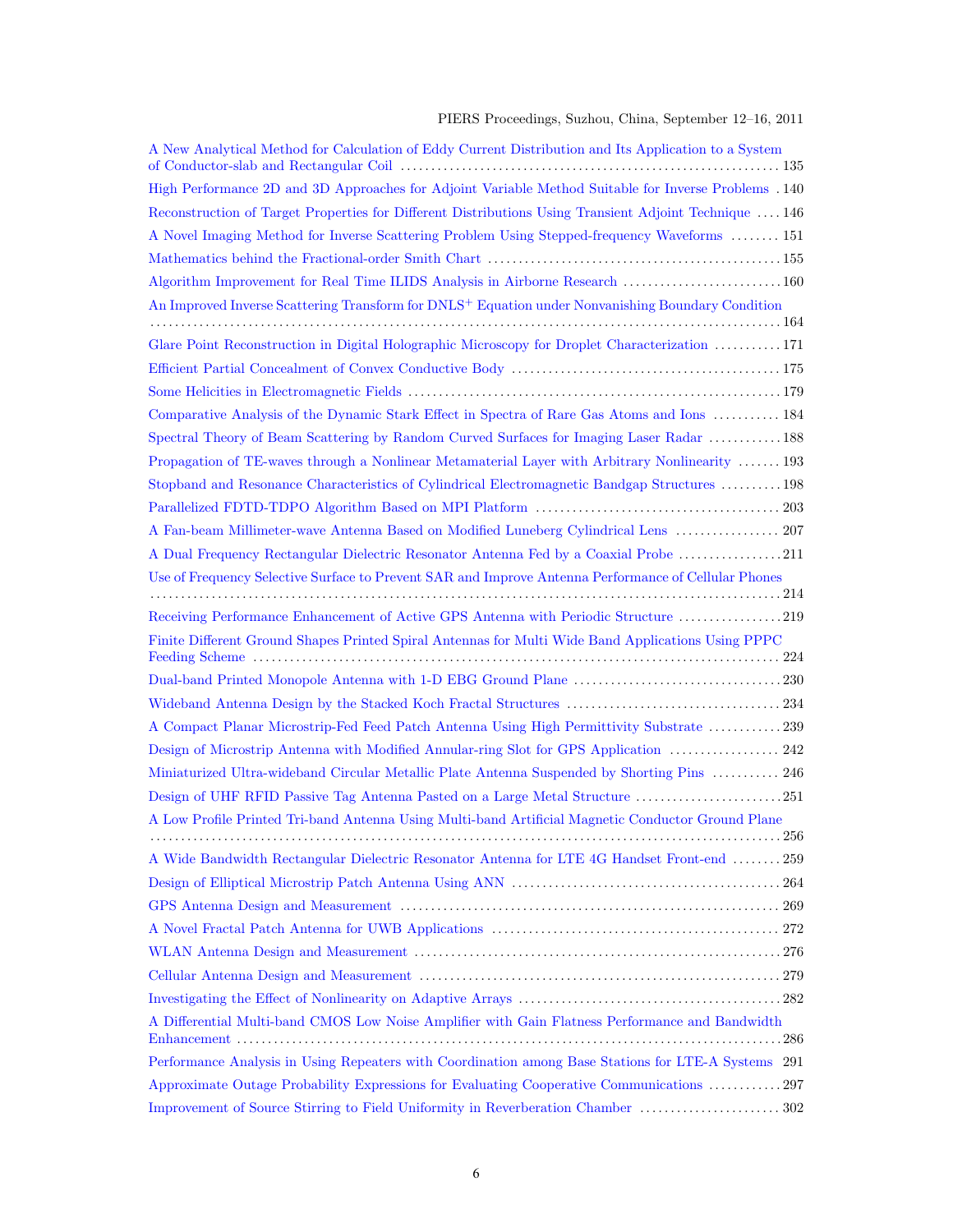Progress In Electromagnetics Research Symposium Proceedings, Suzhou, China, Sept. 12–16, 2011

| Notebook EMI Noise Analysis and WLAN TIS Performance Improvement with Periodic Structure  308                                                                                                           |
|---------------------------------------------------------------------------------------------------------------------------------------------------------------------------------------------------------|
| Grey Relational Clustering Applied to FPGA System Routing with Minimal Wire Length and Delay 313                                                                                                        |
|                                                                                                                                                                                                         |
| Simulations and Analysis of the Corner Geometry and Its Influence on the Electromagnetic Behavior of<br>Components and Structures: Comments on GTEM and Other Microwave Guided Structures Designs . 321 |
|                                                                                                                                                                                                         |
| A Three-zone Ternary Phase Superresolving Diffractive Optical Element 330                                                                                                                               |
| Degree of Polarization of Random Electromagnetic Vortex Beams in Atmospheric Turbulence 334                                                                                                             |
|                                                                                                                                                                                                         |
| Achieving All-optical Diode through Non-symmetrical Nonlinear Cavity and the Effect of Photon Tun-                                                                                                      |
|                                                                                                                                                                                                         |
|                                                                                                                                                                                                         |
| Surface Soil Moisture Retrieval from the Temporal Evolution of Surface Temperature for Bare Surface 359                                                                                                 |
| Sideband Level Suppression Improvement via Splitting Pulses in Time Modulated Arrays under Static                                                                                                       |
| Generalized Representation of Sideband Radiation Power Calculation in Arbitrarily Distributed Time-                                                                                                     |
| Synthesis of Pencil-beam Patterns with Time-modulated Concentric Circular Ring Antenna Arrays  372                                                                                                      |
| Sideband Suppression with Sub-sectional Optimized Time Steps in Time Modulated Linear Arrays  377                                                                                                       |
| A Fast 3D System for AR Film Thickness Measurement of Single Crystalline Silicon Solar Cells  381                                                                                                       |
|                                                                                                                                                                                                         |
|                                                                                                                                                                                                         |
| A Study of Optical Design of Blu-ray Pickup Head System with Liquid Crystal Element  393                                                                                                                |
|                                                                                                                                                                                                         |
| Adaptive Loading Algorithms Evaluations for IMDD SMF System-based Optical OFDM Transceivers . 402                                                                                                       |
|                                                                                                                                                                                                         |
| Effect of ADC on the Performance of Optical Fast-OFDM in MMF/SMF-based Links  411                                                                                                                       |
| Improved Transmission Performance of Adaptively Modulated OFDM Signals Using Quantum Dot Semi-                                                                                                          |
| Bandwidth Efficient Hybrid Wireless-optical Broadband-access Network (WOBAN) Based on OFDM                                                                                                              |
| FDTD Analysis of Signal and Interference Characteristics in Multi-channel Propagation over Forests for                                                                                                  |
| Effect of an External Magnetic Field on Multipactor on a Dielectric Surface  430                                                                                                                        |
|                                                                                                                                                                                                         |
| Effect of the Three-dimensional Wideband Antenna on Plane Wave Distribution  438                                                                                                                        |
| Sensitivity Analysis of Eddy Current Sensors Using Computational Simulation  441                                                                                                                        |
| An Effective Formulation Based on Approximated Electromagnetic (EM) Mathematic Models of Feed<br>Antennas to Efficient Estimate the Performances of Rotationally Symmetric Parabolic Reflector Antennas |
| Stabilizing the Method of Moments for Dielectrics Using a Combined Charge and Current Formulation                                                                                                       |
| Electromagnetic Properties at Millimeter Wavelength Range of Diamond Films Grown by DC arc Plasma                                                                                                       |
| Design of Waveguide Filter with Rectangular Irises in Cylindrical Cavities  458                                                                                                                         |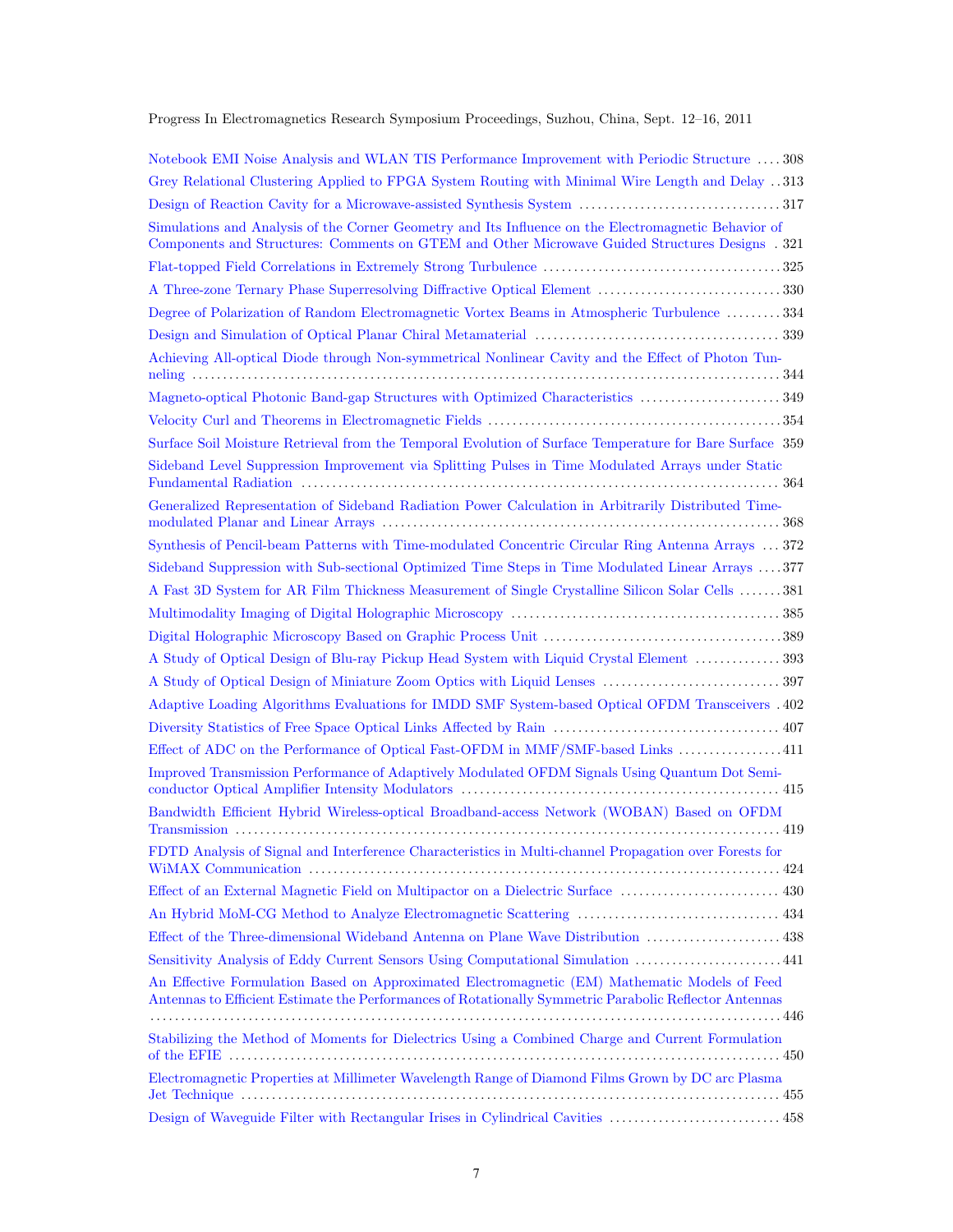| A CMOS Doubly Balanced Monolithic Passive Star Mixer with a Compact IF Extraction  462                         |  |
|----------------------------------------------------------------------------------------------------------------|--|
|                                                                                                                |  |
|                                                                                                                |  |
| The Design of A Broad Band Third-order Frequency-Selective Surfaces  476                                       |  |
|                                                                                                                |  |
| High-input Impedance Tunable Voltage-mode Multifunction Biquadratic Filter Using All-grounded Pas-             |  |
|                                                                                                                |  |
| Sensitivity of Fabry-Perot Resonator Based Measurements of Gas Absorptions  492                                |  |
|                                                                                                                |  |
|                                                                                                                |  |
| A Novel Multilayer Dual-mode Substrate Integrated Circular Cavity (SICC) Filter with Power Divider 505         |  |
| Design of a Bandpass Filter Using Parallel Coupled Stepped Impedance Resonator Using the Novel                 |  |
|                                                                                                                |  |
| Novel Millimeter-wave Power Combining Utilizing Wafer Level Packaging Technology  520                          |  |
| Input Signal Distribution Using Coupled $\lambda/2$ Standing-wave Oscillators for Coherent Power Combining 524 |  |
| An Investigation of Second-Harmonic Shifting Characteristic of Stepped-Impedance Resonators  528               |  |
| A Novel Bandstop Resonator in Waveguide and Its Application for Suppressing the Spurious Responses             |  |
|                                                                                                                |  |
|                                                                                                                |  |
|                                                                                                                |  |
| Waveguide-based Meniscus Thin Lens for Broadband MM-wave Power Combining Applications  547                     |  |
| Phase Singularities of Focused High-order Hermite-Gaussian Beams 550                                           |  |
| The Effect of Spherical Aberration on the Spectral Stokes Singularities of Tightly Focused Partially           |  |
| Propagation of Nonparaxial Gaussian Schell-model Electromagnetic Beams through an Aperture  558                |  |
| Spectral Stokes Singularities of Nonparaxial Partially Coherent Elliptical Gaussian Vortex Beams Diffracted    |  |
|                                                                                                                |  |
| The Preliminary Results from Assimilating Rain Rate Derived from Satellite 572                                 |  |
| An Initial Study on Assimilating Satellite-derived Total Precipitable Water in a Variational Assimilation      |  |
| The Web Site for Retreaving the Microwave Complex Permittivity Spectra of Moist Soils  581                     |  |
| Temperature Dependable Microwave Dielectric Model for a Pine Litter Thawed and Frozen 585                      |  |
| SMOS First Results Successes and Issues: Towards Global Soil Moisture and Sea Sea Salinity Maps  590           |  |
|                                                                                                                |  |
|                                                                                                                |  |
| Study on the Decoupling of Stacked Phased Array Coils for Magnetic Resonance Imaging  601                      |  |
|                                                                                                                |  |
|                                                                                                                |  |
|                                                                                                                |  |
|                                                                                                                |  |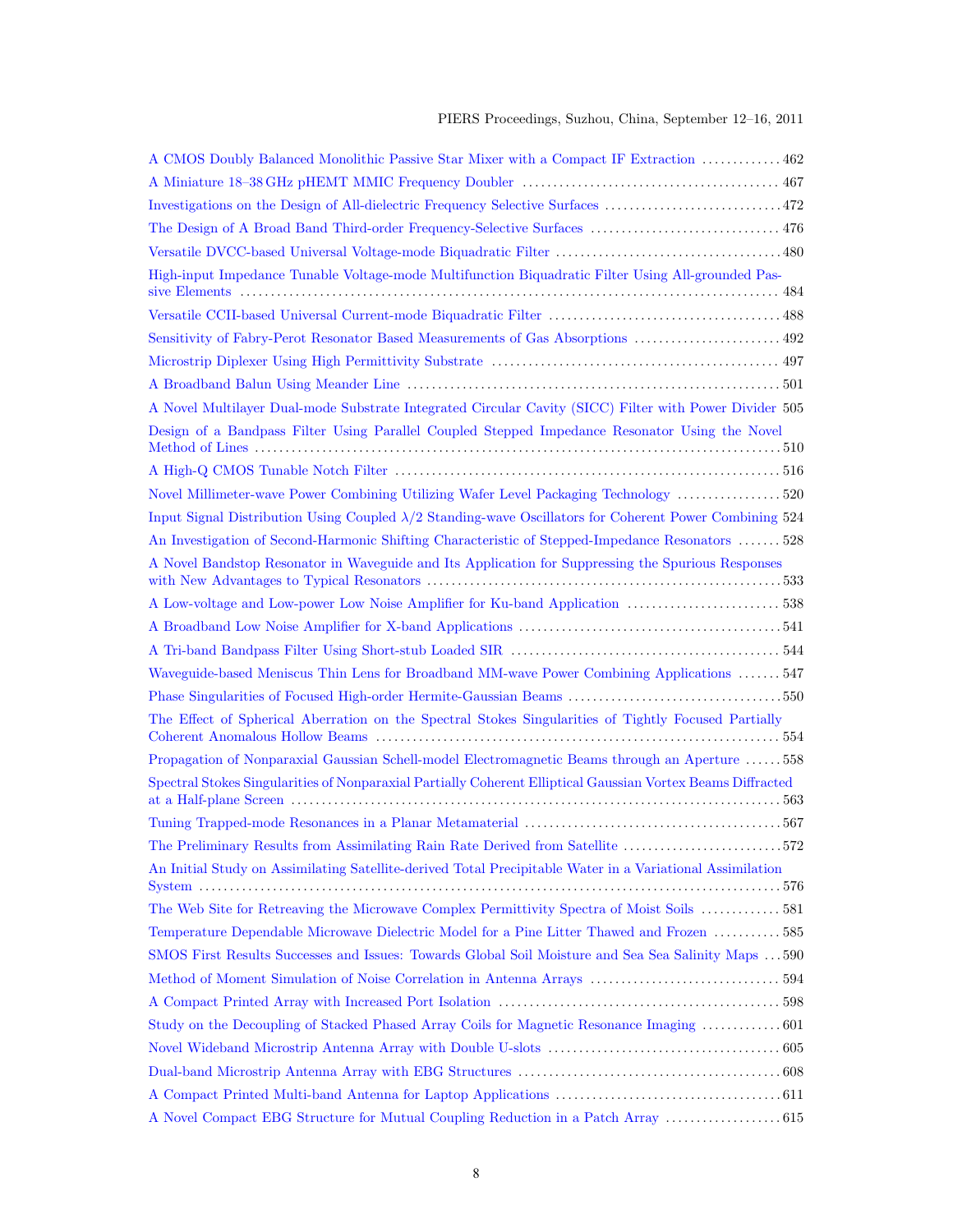| Simulation of a Conformal Reconfigurable Fractal Tree Antenna with Adaptive Multi Beam and Fre-          |
|----------------------------------------------------------------------------------------------------------|
|                                                                                                          |
|                                                                                                          |
| The Use of RBF Based on Ant Colony Algorithm and Fisher Ratio for Eddy Current Nondestructive            |
| Multi-sensor Data Fusion System for Enhanced Analysis of Deterioration in Concrete Structures  637       |
|                                                                                                          |
|                                                                                                          |
| Analysis of Depolarized Electromagnetic Waves Propagated through Random Media  652                       |
| Electromagnetic Analysis of an in-car Complex Channel of Propagation by Means of Non Invasive Mea-       |
|                                                                                                          |
|                                                                                                          |
| Neural Model for Modeling of Dumbbell Shape Defected Ground Structure  670                               |
| A Novel Multilayer Dual-mode Substrate Integrated Circular Cavity (SICC) Filter with Two Arc-shaped      |
|                                                                                                          |
| The Study of Statistical Properties for Rainfall and Rain-induced Attenuation in Xi'an, China  684       |
|                                                                                                          |
|                                                                                                          |
|                                                                                                          |
| An Analytic Solution to the Scattering Fields of Shaped Beam by a Moving Conducting Infinite Cylinder    |
| Error of Moisture Retrieving from the SMOS Radiobrightness with the Use of the Temperature Depend-       |
| Topographic Normalization of Landsat TM Images in Rugged Terrain Based on the High-resolution DEM        |
|                                                                                                          |
|                                                                                                          |
|                                                                                                          |
|                                                                                                          |
| Polarization Changes of Stochastic Spatially and Spectrally Partially Coherent Electromagnetic Pulsed    |
|                                                                                                          |
| Far-field Diffraction Patterns Evolution of a Gaussian Laser Beam due to Thermo-optical Effect in Metal  |
|                                                                                                          |
| Experimental Validation that Optical Scintillation Obeys the Same Rules of Share Price Fluctuations .750 |
| The Analysis of Paired Unequally Spaced Reapeated Alternate Unequally Spaced Allocation Channels         |
|                                                                                                          |
| Generation of Perfect 3D Dark Spots Using Double-ring Cylindrical Vector Vortex Beams 763                |
|                                                                                                          |

Progress In Electromagnetics Research Symposium Proceedings, Suzhou, China, Sept. 12–16, 2011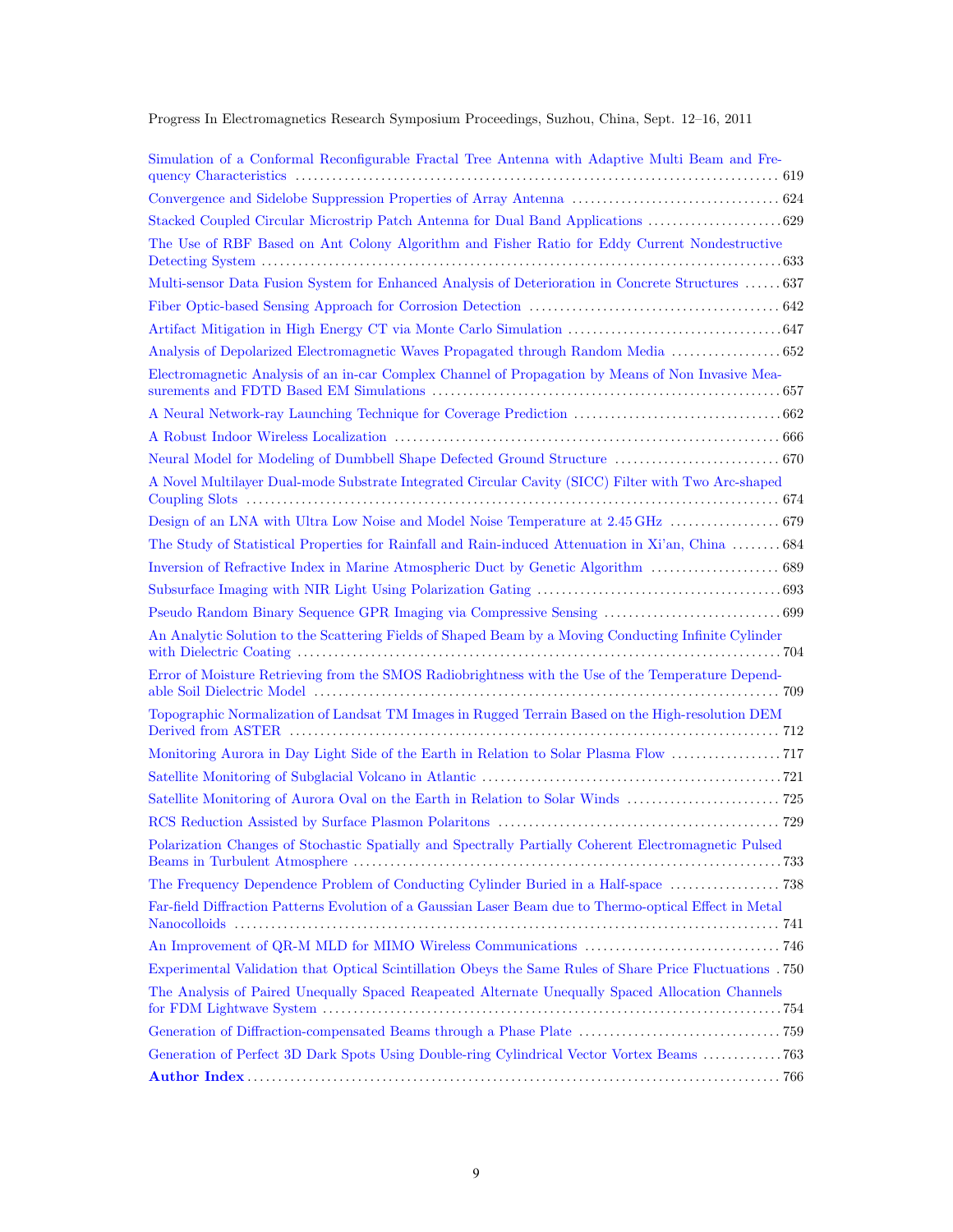## Contents

| EIT-based Coherent Control Effect Sensitive to Probe Frequency and Control Field Intensity in a Periodic |  |
|----------------------------------------------------------------------------------------------------------|--|
| Manipulating Photonic Nanojet Parameters of Micron-sized Dielectric Microspheres  794                    |  |
|                                                                                                          |  |
| Measurement of the Verdet Constant in Different Mediums by Using Ellipsometry Technique  803             |  |
| Urban Impervious Surfaces Estimation from RADARSAT-2 Polarimetric Data Using SVM Method  807             |  |
|                                                                                                          |  |
| Metamodel-based Adaptive Use of a Coherent Polarimetric Backscattering Simulator for the Character-      |  |
| Polarimetric Signature and the Temporal Variation Analysis for Deforestation Mapping in Southwest        |  |
| Rice Monitoring Using Touzi Decomposition Based on Polarimetric SAR Data in Southwestern China . 827     |  |
| Dual-band Circularly Polarized CPW-fed Circular Slot Antenna with Two Opened-ground Rings for GPS        |  |
|                                                                                                          |  |
|                                                                                                          |  |
|                                                                                                          |  |
|                                                                                                          |  |
|                                                                                                          |  |
| Rectangular Microstrip Patch Antenna with Photonic Band Gap Crystal for 60 GHz Communications .856       |  |
| Novel Shape of UWB Microstrip Patch Antenna with Enhanced Gain Using EBG Structure  860                  |  |
| Circularly Polarized Elliptical Slot Antenna with Enhanced Gain Using EBG Structure  865                 |  |
| A New GL Anisotropic and Isotropic Invisible Cloak without Exceeding Light Speed Violation  870          |  |
|                                                                                                          |  |
| Note on the Tangential Scattered Magnetic Field on a Perfectly Conducting Surface  882                   |  |
| Derivation of One-minute Rain Rate from Five-minute Equivalent for the Calculation of Rain Attenuation   |  |
|                                                                                                          |  |
| Miniaturized Patch Antennas with Ferrite/Dielectric/Ferrite Magnetodielectric Sandwich Substrate  903    |  |
|                                                                                                          |  |
| Optical Single Sideband Modulation Using Feedback Technique Based on SBS Effect in Fiber  913            |  |
| Optical Single Sideband Modulation of 9-GHz RoF System Based on FWM Effects of SOA  918                  |  |
| Dynamic Characterization of EDFA Based on ASE Selective-feedback and Gain-clamping Techniques . 922      |  |
| Generation and Transmission Characterization of Sub-picoseconds 1550 nm Optical RZ-pulse 926             |  |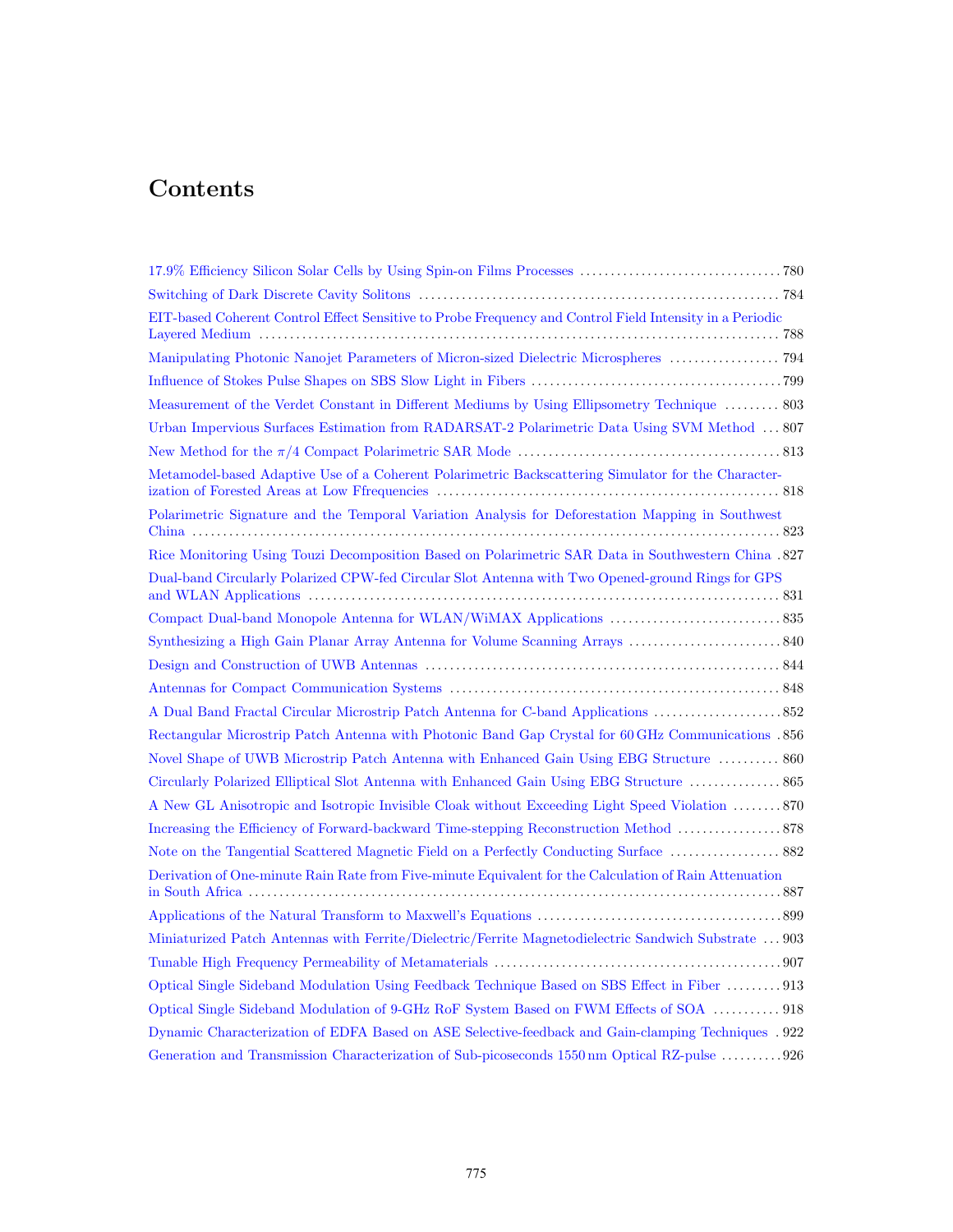| Efficient Generation of Broadband High-count Channels with Full Duty Cycle Amplitude Sampled Fiber                                                                                       |
|------------------------------------------------------------------------------------------------------------------------------------------------------------------------------------------|
|                                                                                                                                                                                          |
|                                                                                                                                                                                          |
|                                                                                                                                                                                          |
|                                                                                                                                                                                          |
| Toughened Epoxy Filled with Ferromagnetic Particles as High Temperature Resistant Microwave Ab-                                                                                          |
| Influence of Localized Surface Plasmon on Radiation Pattern of Nano-optical Antenna  955                                                                                                 |
| Supercontinuum Generation in Different Zero-dispersion Photonic Crystal Fibers  PIC                                                                                                      |
|                                                                                                                                                                                          |
| Ultrasonic-assisted Condensation of Chitosan with Salicylaldehyde and the Adsorption of Cr(VI) Ions in                                                                                   |
|                                                                                                                                                                                          |
|                                                                                                                                                                                          |
| Synthesis of Arc Ladder Filters with Transmission Zeros for Using in the Feed Back of the Phase Lock                                                                                     |
|                                                                                                                                                                                          |
|                                                                                                                                                                                          |
|                                                                                                                                                                                          |
| Evaluation of Characteristics of HV Electrometric Amplifier with Low Input Current  995                                                                                                  |
|                                                                                                                                                                                          |
|                                                                                                                                                                                          |
| Universal Arc Filters for Arc Oscillators with Automatic Sequential Filtration 1008                                                                                                      |
|                                                                                                                                                                                          |
| Dielectric Properties of Water Solutions with Small Content of Glucose in the Millimeter Wave Band                                                                                       |
| A Novel Compact Frequency Selective Surface with a Stable Performance Based on Substrate Integrated                                                                                      |
|                                                                                                                                                                                          |
| Hybrid Electromagnetic Cloaks Mediated by Surface Plasmons: Nonperfect but Practical 1030                                                                                                |
| Tunable Dual-band Filter Based on Photonic Crystals Doped by Unmagnetized Plasma 1034                                                                                                    |
| Response of Plasma Flow Field to Nuclear Electromagnetic Pulse in Near Space 1038                                                                                                        |
| Guided Modes in a Slab Waveguide with Air Core Layer and Left-handed Materials Claddings 1043                                                                                            |
|                                                                                                                                                                                          |
|                                                                                                                                                                                          |
|                                                                                                                                                                                          |
| Numerical Analyses of the Realization of the D'B' Boundary Condition for Planar Surfaces 1063                                                                                            |
| Raindrop Size Distribution Model for the Prediction of Rain Attenuation in Durban  1068                                                                                                  |
| Comparison of Aerosol Radiative Forcing Observed by AERONET and MODIS at Xianghe Station —<br>Comparison of the Aerosol Product and Its Radiative Forcing between AERONET and MODIS 1076 |
|                                                                                                                                                                                          |
| An Aperture-couple Stack Antenna with Minkoski-island-based Patch for Circular Polarization and Wide-                                                                                    |
| UHF SATCOM Broadband CP Antenna: Moxon Type Bent-dipoles over a Ground Plane 1087                                                                                                        |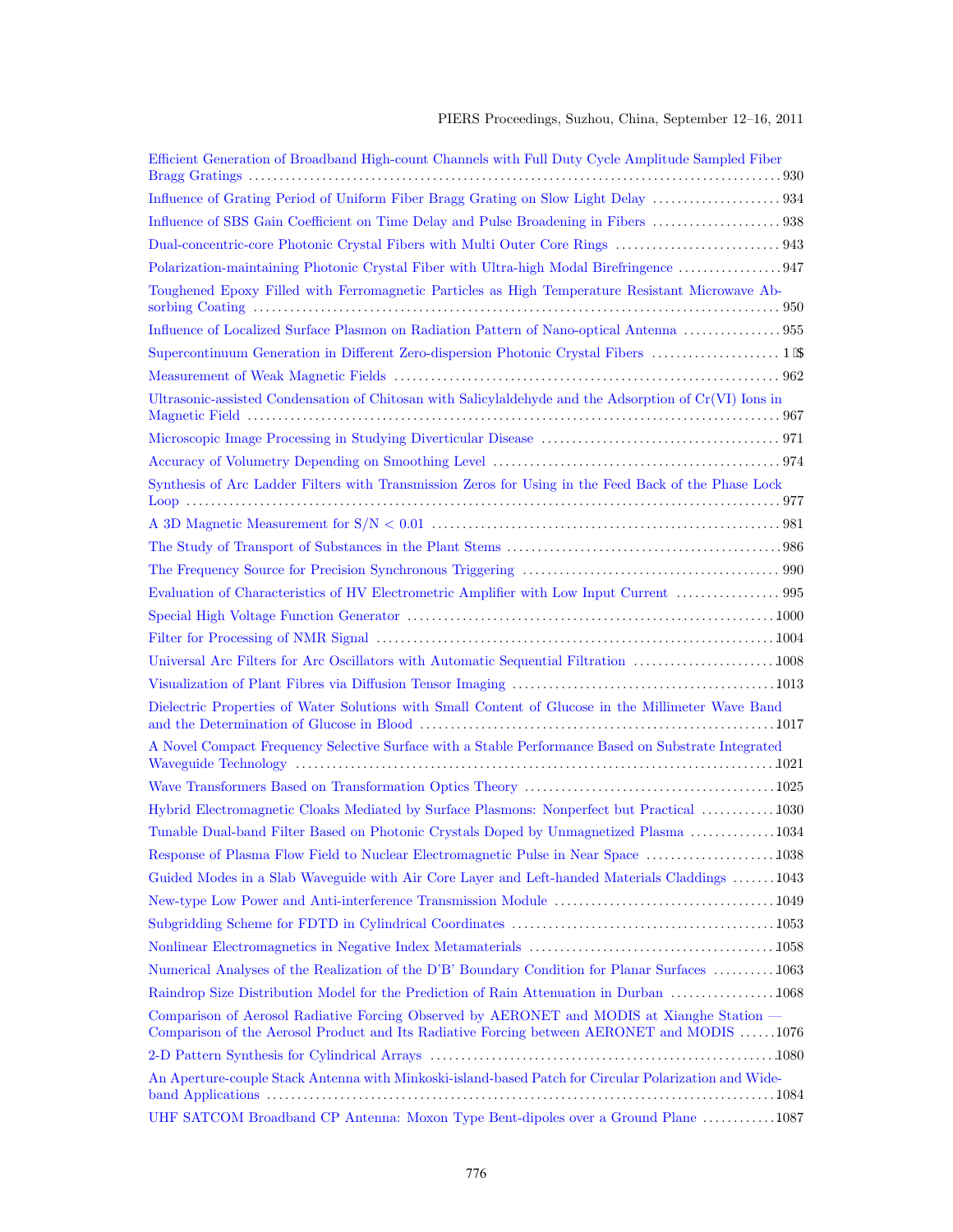Progress In Electromagnetics Research Symposium Proceedings, Suzhou, China, Sept. 12–16, 2011

| Adaptive Beamforming Technique for Virtual Antenna Using Modified Interpolated Spatial Smoothing                                                                                   |
|------------------------------------------------------------------------------------------------------------------------------------------------------------------------------------|
| An Integrated UWB and Bluetooth Antenna with Dual Band-notched Characteristic 1102                                                                                                 |
| Side-lobe Searching Algorithm for Measured Antenna Far-field Patterns 1106                                                                                                         |
|                                                                                                                                                                                    |
| Optimal Calculation of the Directivity of Arrays with Azimuthal Element Pattern Symmetry 1115                                                                                      |
| A Novel UWB Filter with Dual-notch-bands Characteristic Using Radial-multimode Loaded Stub Res-                                                                                    |
| Fast Numerical Simulation of Responses of Array Multicomponent Induction Logging Tool in Horizontally                                                                              |
| Finite Volume Algorithm to Simulate Responses of Multi-component Induction Tools in 3D Inhomoge-<br>neous Anisotropic Formation Using Coupled Scalar-Vector Potentials 1128        |
| Fast Parameterized Inversion of Multicomponent Induction Logging Data in Horizontally Layered TI                                                                                   |
| Efficient Computation of Sommerfeld Integral by Cubic Spline Interpolation to Determine Spatial Domain                                                                             |
| Relationships between the RCSR Properties of a Coated Slab and Absorbing Characteristic of the Coated                                                                              |
| Experimental Study of Microwave Permeability of FeCoBSi Thin Films Prepared on Thin Flexible Sub-                                                                                  |
| GMI Output Stability of Glass-coated Co-based Microwires for Sensor Application 1151                                                                                               |
|                                                                                                                                                                                    |
| Novel Nonlocal Gauge Functions in Electrodynamics and Their Effect on Quantum Mechanical Phases1161                                                                                |
| Investigation of Illusion Optics Devices Implemented by Transmission-line Metamaterials with Full Ten-                                                                             |
| About the Zero Point Energy, Zero Point Mass, Zero Point Temperature and Zero Point Motion in the                                                                                  |
| Comment on "Permanence of Light Velocity" by Applying the New Theory on Electromagnetic Wave 1172                                                                                  |
|                                                                                                                                                                                    |
| Parametric Transformation and Parametric Resonance of Confined Acoustic Phonons and Confined Op-<br>tical Phonons by an External Electromagnetic Wave in Doping Superlattices 1180 |
| All-optical Controllable Double State Switch Based on DIT by Using QD 1186                                                                                                         |
| Characteristics for Crosstalk between Dual Microstrip Transmission Lines in PCB 1190                                                                                               |
| Surface Modes at Interface between Lossy Gyroelectric and Isotropic Media 1195                                                                                                     |
| Transmission Line Matrix Method for Two-dimensional Modeling of Terahertz Gaussian Beam Propaga-                                                                                   |
| Analysis of the Design and Optimization of a Yagi Antenna with High Gain in Meteorological Commu-                                                                                  |
| Design and Analysis of a New Oscillator Circuit for Communication Based on Wien Bridge Structure 1208                                                                              |
| The Research of the Turbo Coding Technology in the High-speed Underwater Communication with                                                                                        |
|                                                                                                                                                                                    |
| A Metal-dielectric Multilayer Film Applied to Enhance the Transmission of Two Counter-propagating                                                                                  |
| Extraction of Non-thermal THz Emission from a High Electron Mobility Transistor  1223                                                                                              |
|                                                                                                                                                                                    |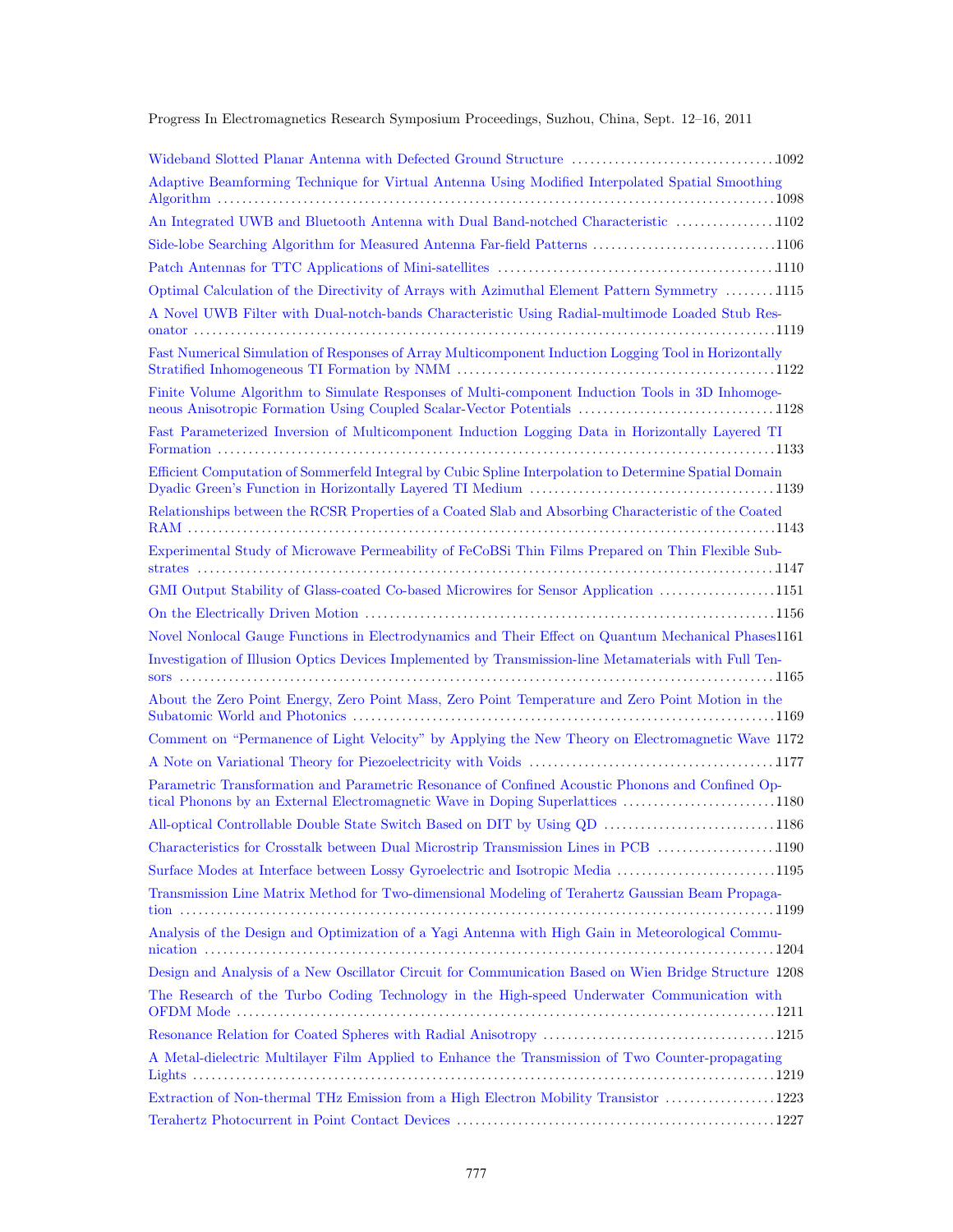| The Design and Development of Unmanned Aerial Vehicle Synthetic Aperture Radar 1236                   |
|-------------------------------------------------------------------------------------------------------|
| A SIMO Step-frequency Radar Technology for Imaging and Reconstruction of a 3D Complex Target. 1240    |
|                                                                                                       |
| Design and Development of a Ground Based Frequency Modulated Continuous Wave Imaging Radar            |
| A GPS/SINU Design for Motion Sensing and Compensation Using Extended Kalman Filter for Airborne       |
| A New Dual Band E-shaped Slot Antenna Design for Wireless Applications 1258                           |
| Combined Fractal Geometries for the Design of Wide Band Microstrip Antennas with Circular Polariza-   |
| Design of Internal Dual Band Printed Monopole Antenna Based on Peano-type Fractal Geometry for        |
| A New Miniaturized E-shaped Printed Monopole Antenna for UWB Applications 1273                        |
| Miniaturized Surface Wave Dipole Antenna for Millimeter Wave Application 1277                         |
| Extended Dipole Antenna with AMC Spiral Ground and Via Holes for Millimeter Wave Application . 1281   |
| Gain and Bandwidth Enhancement of a Microstrip Antenna Using Partial Substrate Removal in Multiple-   |
| Non-spatial Filtering for Laser Beams with Volume Bragg Grating in Photo-Thermo-Refractive Glass 1290 |
| Simulation of Chirped Volume Bragg Grating with a Partition-integration Method  1295                  |
|                                                                                                       |
| Extrahigh Color Rendering Color Temperature Tunable White Light LED Cluster with Warm-white Red       |
| Spectral Optimization of Warm-white LED with Red LED Instead of Red Phosphor under Conditions         |
|                                                                                                       |
| Design of an All-optical Controllable Switch Using Dipole Induced Transparency (DIT) 1311             |
| System-level Susceptibility Analysis for Intentional EMI Based on Bayesian Networks 1315              |
| Time Domain Analysis of Nonlinear Load Terminated in Shielded Cable 1320                              |
| Research on High Voltage Electrostatic Discharge to EED and Fuze 1325                                 |
|                                                                                                       |
| Measurement of the Shielding Effectiveness of Connector by Improved Triaxial Method  1334             |
|                                                                                                       |
|                                                                                                       |
| A Multi-step Electromagnetic Topology Method to Compute the Coupling of External Electromagnetic      |
| Equivalent Circuit Model for Two Layer Dumbbell Type Defected Ground Structures 1352                  |
|                                                                                                       |
| A Conjunct Analysis for Breast Cancer Detection by Volume Rendering of Low Dosage Three Dimensional   |
|                                                                                                       |
|                                                                                                       |
| Leaf Area Index Inversion Based on Ground Passive Microwave Measurement Experiment 1374               |
|                                                                                                       |
| $H-\alpha$ Decomposition and Alternative Parameters for Dual Polarization SAR Data 1386               |